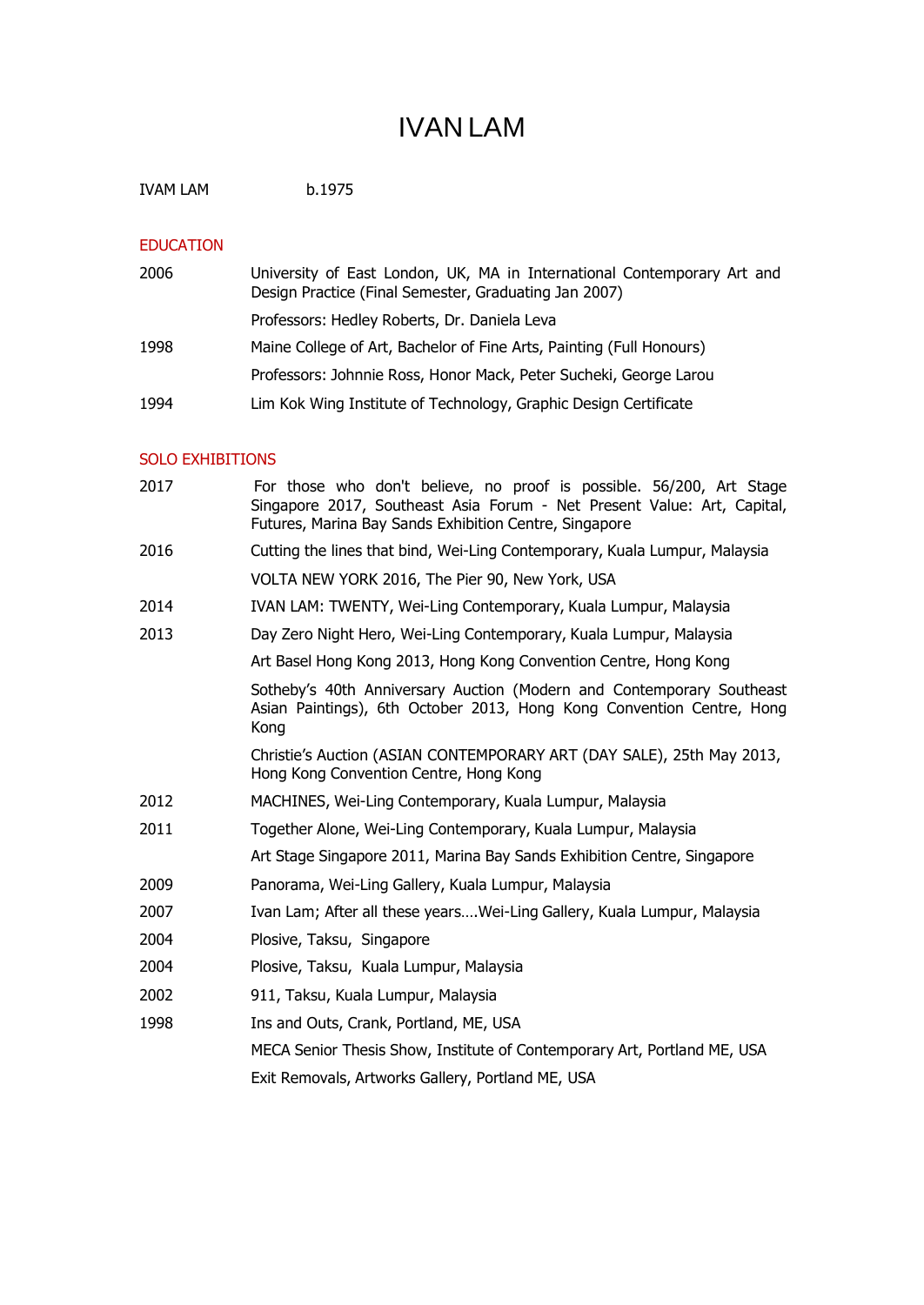#### SELECTED GROUP EXHIBITIONS

| 2017 | 18@8 RIGHT HERE! RIGHT NOW!, Wei-Ling Contemporary, Kuala Lumpur,<br>Malaysia                                                 |
|------|-------------------------------------------------------------------------------------------------------------------------------|
| 2016 | The Past Is Never Where You Think You Left It, curated by Gowri<br>Balasegaran, Wei-Ling Contemporary, Kuala Lumpur, Malaysia |
|      | Art Stage Singapore 2016, Marina Bay Sands, Singapore                                                                         |
| 2015 | The Space Between, curated by Anurendra Jegadeva & Rahel Joseph, Wei-<br>Ling Contemporary, Kuala Lumpur, Malaysia            |
| 2014 | The PEAK Group Show- HO MIA, Wei-Ling Contemporary, Kuala Lumpur,<br>Malaysia                                                 |
| 2013 | 18@8 Mirror, Mirror on the wall, Wei-Ling Contemporary, Kuala Lumpur,<br>Malaysia                                             |
| 2012 | 18@8 KUL-SIN, ION Art, Singapore                                                                                              |
|      | 18@8 KUL-SIN, Wei-Ling Contemporary, Kuala Lumpur, Malaysia                                                                   |
|      | Timeless, Group Exhibition, Wei-Ling Contemporary, Kuala Lumpur, Malaysia                                                     |
|      | Directional Forces, Artoll, Bedburg-hau, Germany                                                                              |
| 2011 | 18@8 Save The Planet, Wei-Ling Contemporary, Kuala Lumpur, Malaysia                                                           |
| 2008 | 18@8 Vice and Virtue, Wei-Ling Gallery, Kuala Lumpur, Malaysia                                                                |
|      | Christie's SEA Art Auction, Hong Kong                                                                                         |
|      | CIGE (China International Gallery Exposition) China World Trade Center,<br>Beijing, China                                     |
|      | Force of Nature, Pace, Petaling Jaya, Malaysia                                                                                |
| 2007 | Filtered, Wei-Ling Gallery, Kuala Lumpur, Malaysia                                                                            |
|      | The Force of Nature, Darling Muse Gallery, Kuala Lumpur, Malaysia                                                             |
| 2006 | Larasati Art Auction, Singapore                                                                                               |
|      | "18@8", KUALA LUMPUR-KARACHI, AMIN GULGEE GALLERY, KARACHI,<br>PAKISTAN (in collaboration with Wei-Ling Gallery)              |
|      | Au Naturel, Darling Muse Gallery, Kuala Lumpur, Malaysia                                                                      |
|      | 3 Young Contemporaries (1997-2006), Valentine Willie Art Gallery, KL,<br>Malaysia                                             |
|      | Nasi Campur 2006, Taksu, Kuala Lumpur, Malaysia                                                                               |
| 2005 | "18@8", Wei-Ling Gallery, Kuala Lumpur, Malaysia                                                                              |
|      | Identifying Landscape, Darling Muse Gallery, Kuala Lumpur, Malaysia                                                           |
| 2004 | Philip Morris Asean Art Awards 2004, National Art Gallery, Bangkok, Thailand                                                  |
|      | 10th Anniversary, Taksu KL, Malaysia                                                                                          |
|      | Footsteps, National Art Gallery, KL, Malaysia                                                                                 |
|      | ArtFair Singapore, Singapore                                                                                                  |
| 2003 | Taksu Singapore Opening, Singapore                                                                                            |
|      | Taksu Jakarta Opening, Jakarta, Indonesia                                                                                     |
| 2002 | ArtFair Singapore, Singapore                                                                                                  |
| 2000 | <1000, Valentine Willie Art Gallery, KL, Malaysia                                                                             |
|      | Transformations, Sculpture Square, Singapore                                                                                  |
|      | Untitled, Galeri Shah Alam, Selangor, Malaysia                                                                                |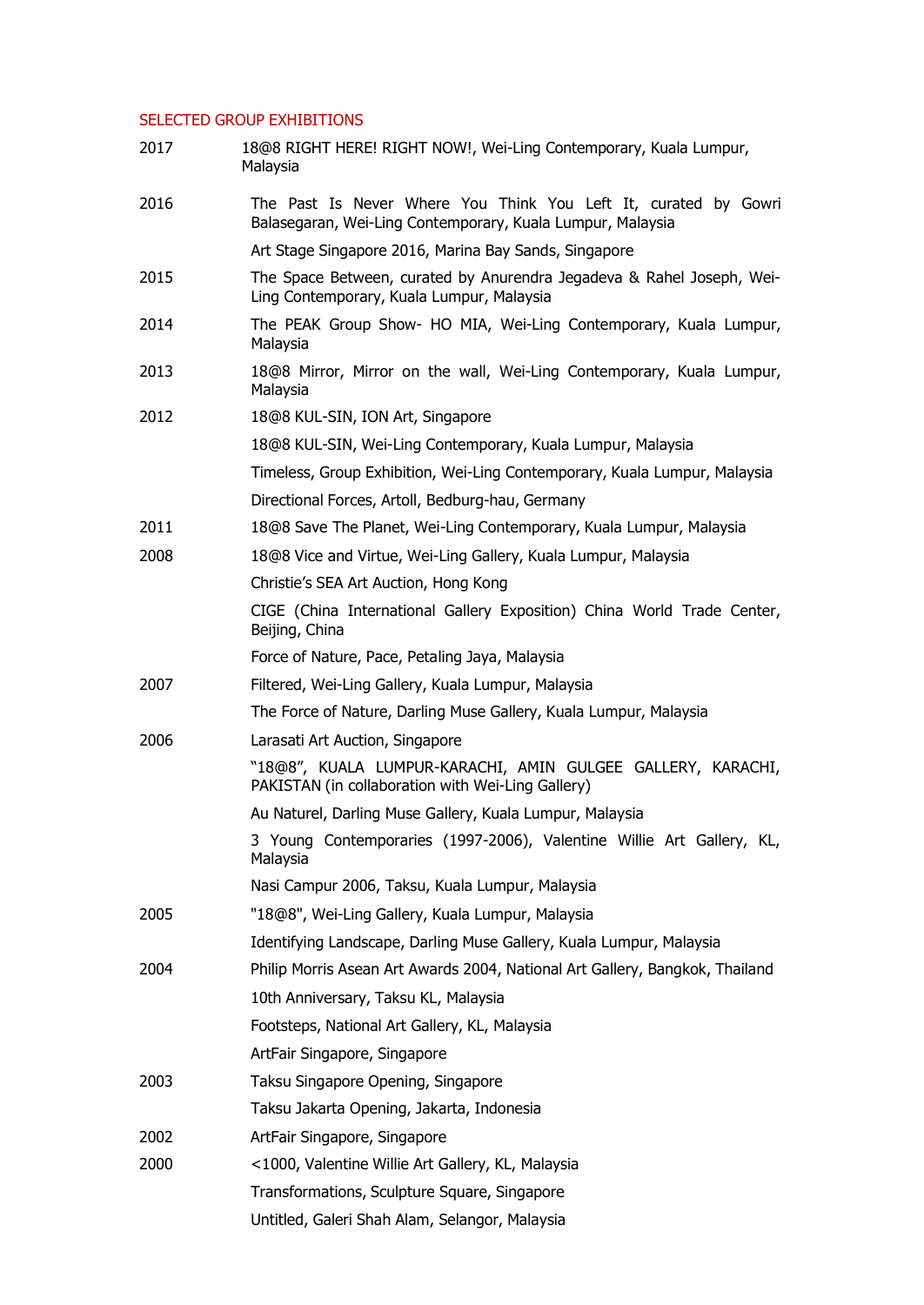|      | Arus: Flow (Australia-Malaysia Electronic Art, Joint Show), National Art<br>Gallery, KL, Malaysia |
|------|---------------------------------------------------------------------------------------------------|
| 1999 | Philip Morris 99, National Art Gallery, KL, Malaysia                                              |
|      | Aku: 99 Portret Diri, Galeri Petronas, KL, Malaysia                                               |
| 1998 | Sequence 11, Timed Based Art, Imaging Center, Portland ME, USA                                    |
| 1997 | Maine Art Auction, Selected for Live Auction, Portland ME, USA                                    |
|      | Artworks, Portland ME, USA                                                                        |

## AWARDS

| 2006 | Group Exhibit, Sovereign Art Prize (Top 10 Finalists), Hong Kong                               |
|------|------------------------------------------------------------------------------------------------|
| 2003 | Group Exhibit (Grand Prize Winner), Philip Morris 2003, National Art Gallery,<br>KL, Malaysia  |
| 2001 | Group Exhibit (Honourable Mention), Phillip Morris 2001, National Art Gallery,<br>KL, Malaysia |
| 1999 | One person Exhibit, Bright Sight Night Lights, Galeriwan, KL, Malaysia                         |
| 1996 | Merit Scholarship Exhibit, 1st Place, MECA, Portland, ME, USA                                  |

## SELECTED COLLECTIONS

Artoll, Germany Catlin Re Collection, Switzerland National Art Gallery, Malaysia Merrill Lynch, Maine, USA Crank Design Consultant, Maine, USA The Aliya & Farouk Khan Collection, Malaysia Galeri Petronas, Malaysia HSBC, Malaysia